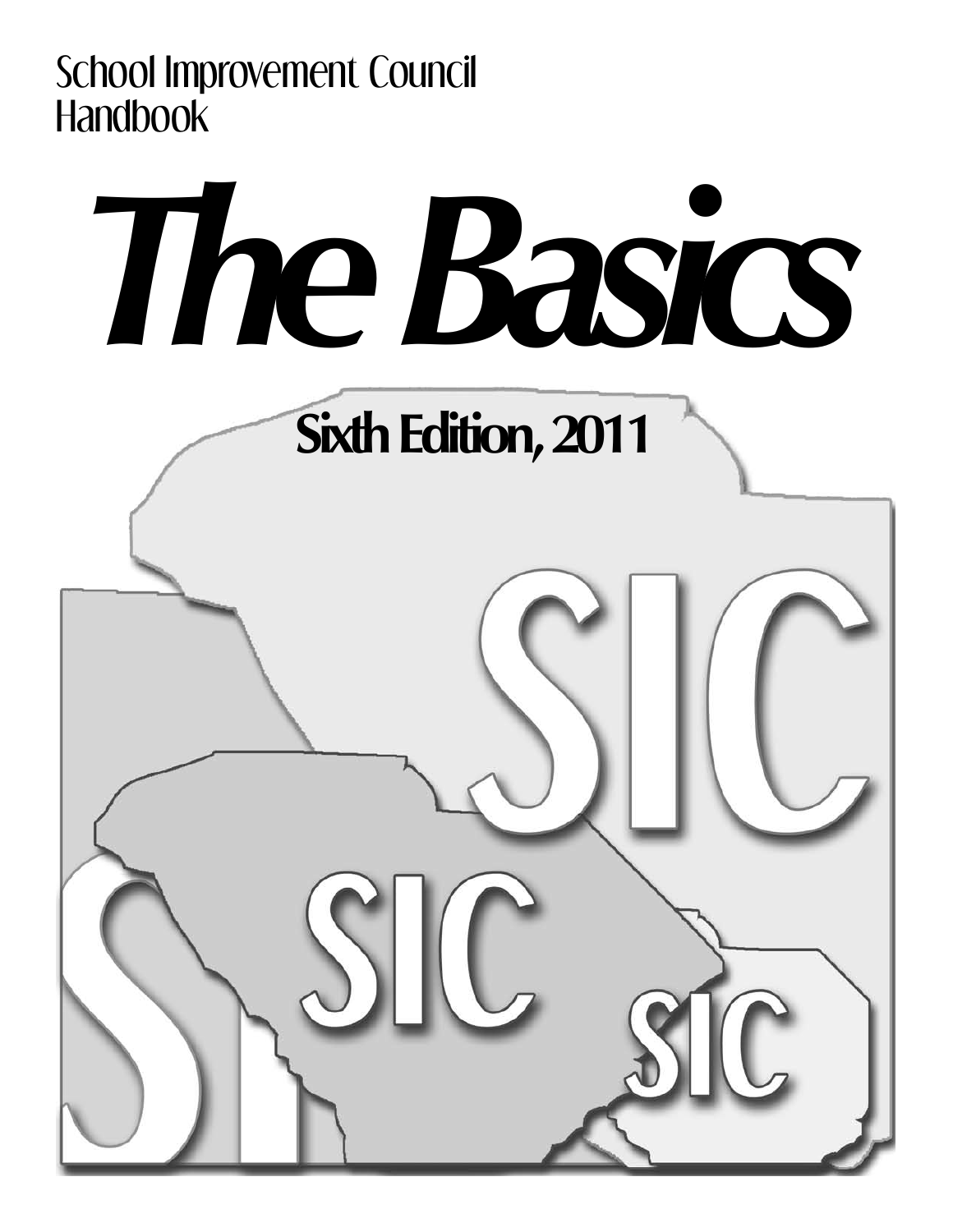# **School Improvement Council Handbook**



Sixth Edition, July 2011

**By Cassie Barber, M.A. and Tom F. Hudson**

*Based Upon and Derived From A Previous Work by Jean M. Norman, Ed.D*

Published by the SC School Improvement Council, University of South Carolina College of Education

All information in this publication may be reproduced for use by local School Improvement Councils, school and district personnel, and citizens interested in school improvement. Any other use requires written permission from SC-SIC.

> South Carolina School Improvement Council *"Civic Engagement in Public Education"* University of South Carolina College of Education Columbia, South Carolina 29208 803-777-7658 or 800-868-2232 *sic.sc.gov*

*Artwork, layout and design by Claudia P. Wolverton*

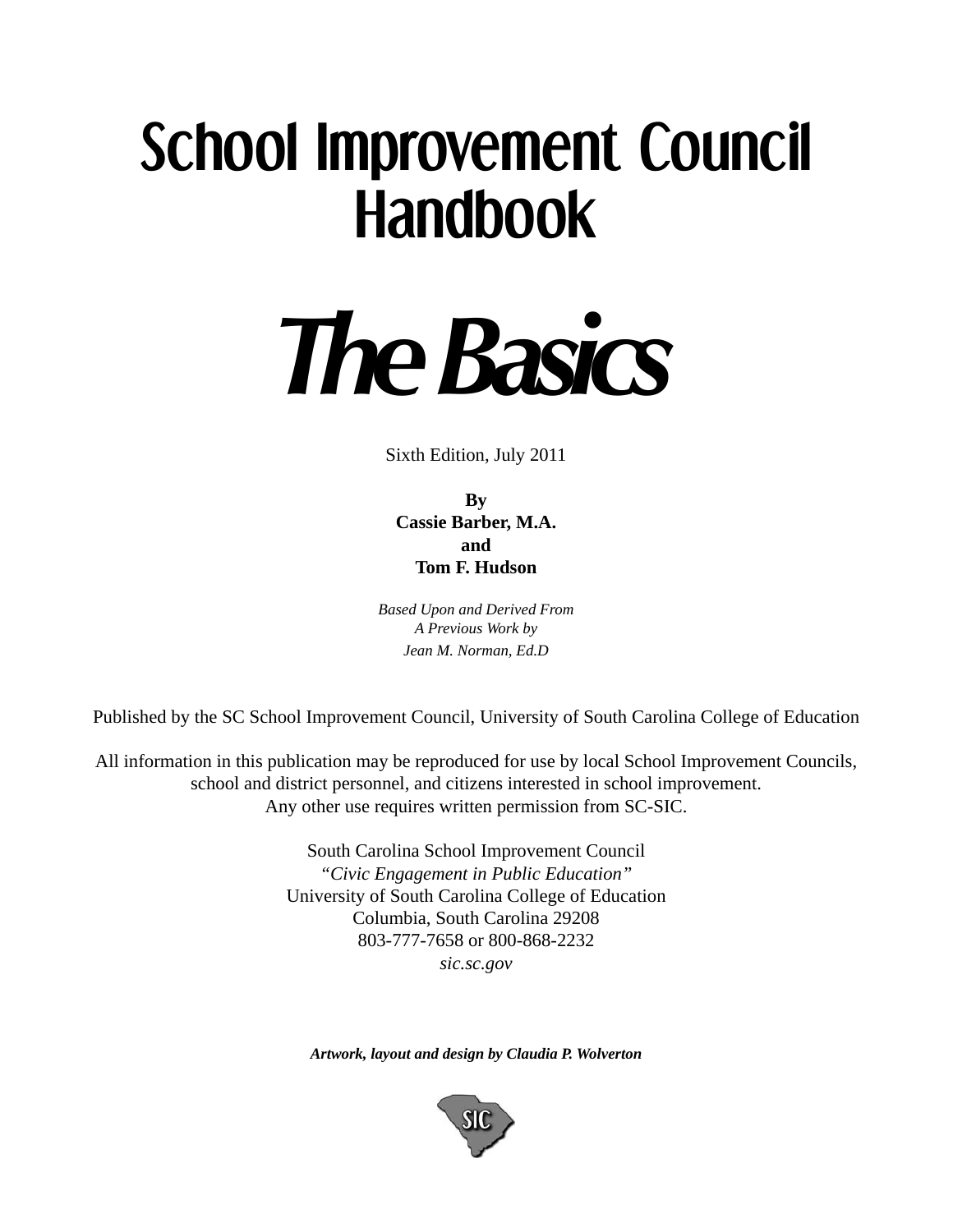## **Table of Contents**

| Participate: annual revision of the Plan        |  |
|-------------------------------------------------|--|
|                                                 |  |
|                                                 |  |
|                                                 |  |
|                                                 |  |
|                                                 |  |
|                                                 |  |
|                                                 |  |
|                                                 |  |
|                                                 |  |
|                                                 |  |
|                                                 |  |
|                                                 |  |
|                                                 |  |
| <b>Characteristics of Effective SICs</b><br>.12 |  |
|                                                 |  |
|                                                 |  |
|                                                 |  |

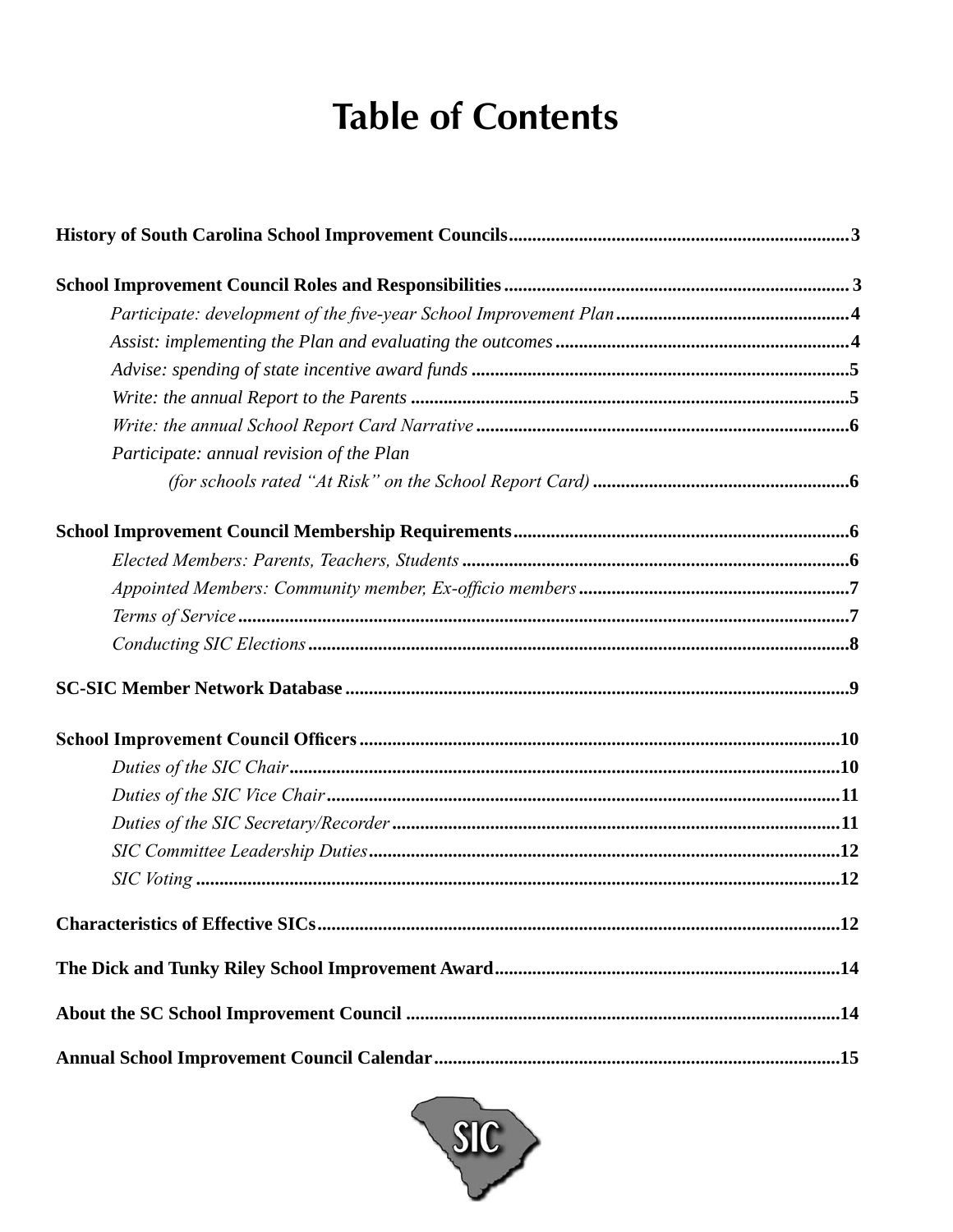### **History of South Carolina School Improvement Councils**

South Carolina initiated School Improvement Councils (SICs) through legislation as a means of assuring the influential voice of parents and community members in the education of their children. Over a period of more than 30 years, the South Carolina General Assembly has enacted laws that established SICs and subsequently expanded and extended their roles and responsibilities for planning, monitoring and evaluating improvement at the local school level. Four key pieces of legislation in particular have affected the composition of SICs and the growing importance and influence of Councils in South Carolina's education improvement and accountability efforts.

**1977 – Education Finance Act (EFA).** The EFA was passed to create a new structure and formula for state financed education in South Carolina. This Act directed local school boards to establish what were then called "School Advisory Councils" composed of parents, educators, community members, and high school students to advise school principals and provide a direct public voice in education.

**1984 – Education Improvement Act (EIA).** The EIA amended the EFA to outline a series of specific programs and actions to be achieved by the SC Department of Education and local school districts and schools. A new penny sales tax was enacted to help fund these new programs and actions. The EFA changed the name of local Councils to "School Improvement Councils." It empowered SICs to take an active role in the development of a three-year School Improvement Plan in each local school; to monitor and report on the progress of Plan goals; and to advise on the expenditure of incentive award funds received by the school.

**1993 – Early Childhood Development and Academic Assistance Act (Act 135).** Act 135 further amended the EFA by altering the state's school funding formula to account for the affects of poverty on children. The three-year School Improvement Plan process was extended to five years, and SIC responsibilities in the planning process were expanded to include writing annual updates of the Plan. Act 135 also charged local Councils with the responsibility of writing an annual *Report to the Parents* outlining the progress made by SICs and schools in meeting stated goals and objectives.

**1998 – Education Accountability Act (EAA).** The EAA established a system of curriculum standards (measured by state assessment tests) reported by an annual *School Report Card* rating local schools and districts. This Act continued SIC roles in the improvement process, expanding them to include collaborating with the school principals in writing a descriptive narrative featured in the state-issued *School Report Card*. The EAA also mandated the inclusion of SICs in the annual revision of the School Improvement Plan of those schools rated as "Unsatisfactory" (now called "At Risk") on the state *School Report Card*. (Updates to the EAA made in 2008 had no impact on the statutory roles of SICs.)

More detailed information on these pieces of legislation and their impact on South Carolina's School Improvement Councils can be found online at *sic.sc.gov*.



### **SIC Roles and Responsibilities**

Each School Improvement Council (SIC) member needs to have an understanding of the role of the SIC and the specific responsibilities the SIC is required to fulfill by state law. New members need a period of orientation to learn this information and appropriate training to help them. The SC School Improvement Council (SC-SIC) provides information, materials and services to SIC members and others through its website (*sic.sc.gov*) and toll-free hotline (1-800-868-2232), and state-wide, regional and local training sessions.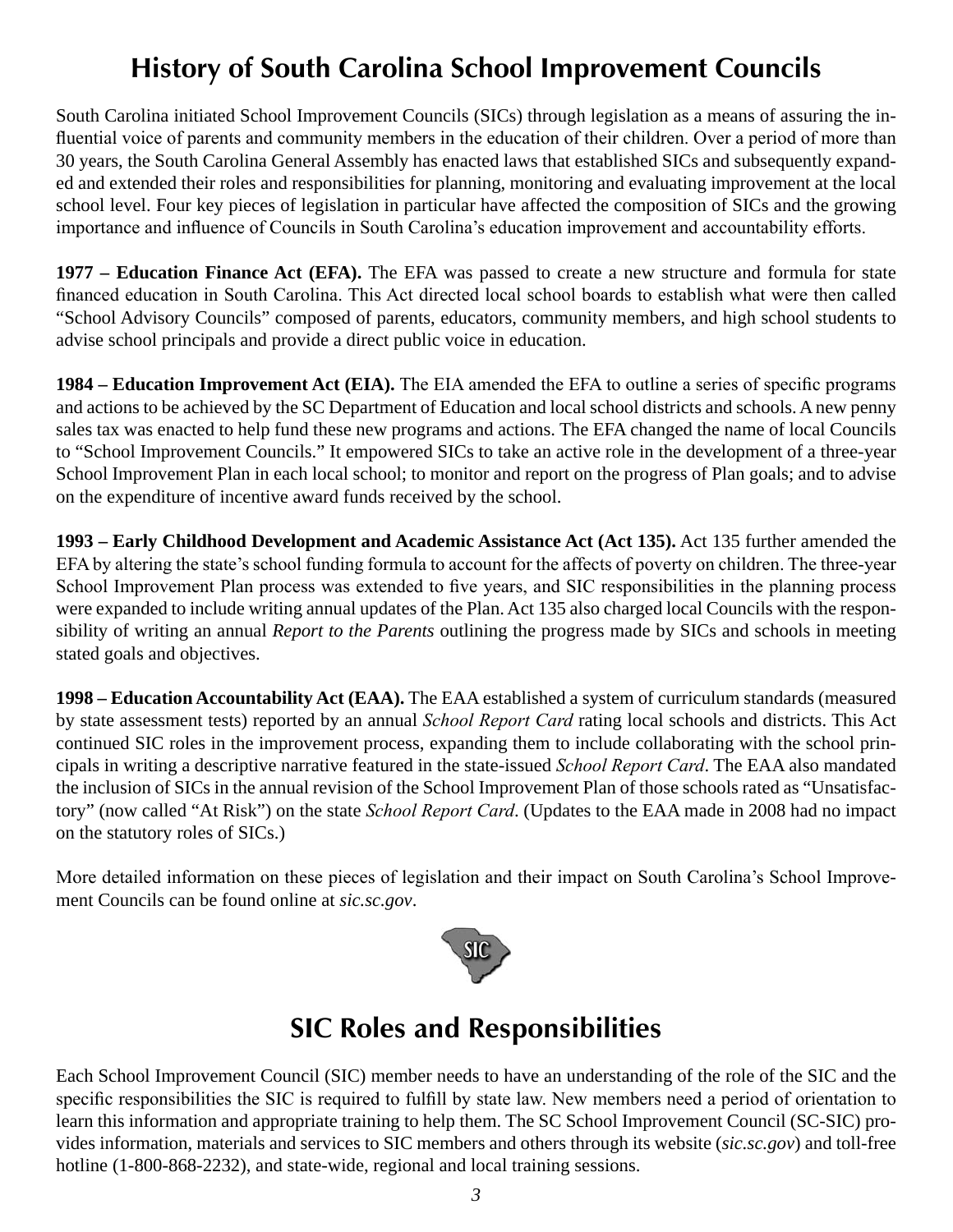#### **PARTICIPATE in the development of the five-year School Improvement Plan. (Act 135**)

Each school is required to have a School Improvement Plan (also known as the School Renewal Plan) or a SACS Plan from the Southern Association of Colleges and Schools that contains strategies or goals to improve student achievement over a five-year period. This Plan is reviewed and revised every year. The local school district may establish the planning process to be used by its schools, create the timetable for Plans to be completed and provide resources to schools to aid the planning process and the writing of the Plan. Act 135 requires SICs to be "active participants" in this process. The process can take place in a variety of forms:

• The SIC acts as the core of the planning team and others are added to ensure a broad representation of the school community. The SIC is involved in all stages of the development of the Plan.

• The district may require that a specially organized planning team be named for each school. Selected SIC members serve as representatives on the planning team and act as a liaison for information sharing with the full SIC in all stages of the planning process.

• A broad-based team develops the strategies for improvement as the initial stage of the planning. In this design, the SIC members serve as representatives on action teams or committees to plan the specific steps to be accomplished for each year of the five years.

• A combination of the two previous designs might be used. A large broad-based planning team is named, selected SIC members act as representatives on the planning team and all of the SIC members have an opportunity to participate on one of the action teams or committees to develop specific actions to implement the Plan.

• As the SIC is to take an active role in the development of the Plan, it is important that each member of the Council is supplied with a copy of the Plan annually. To assist the Council in the development of goals to implement and evaluate the Plan, it is also recommended that the school's principal provide the SIC a synopsis of the Plan in a bulleted one to two-page outline form.

#### **ASSIST in implementing the Plan and evaluating the outcomes. (Act 135)**

A core function of the SIC is to develop goals to assist the school in implementing and evaluating its School Improvement (or SACS) Plan. The SIC gathers information about the actions taking place and the progress realized in achieving goals. A major portion of monthly SIC meetings should be spent reporting such information.

The Plan can be monitored solely by SIC members if the Council is large enough (at least 15 members) and/or through the use of committees. As the Plan contains multiple goals, the number of SIC committees and members on each committee will vary according to the content of the Plan and work on the goals.

• Members of SIC committees may be recruited from among parents, teachers, students, and community members interested in and committed to working on a particular goal of the Plan, but not serving on the SIC itself.

• The SIC as a whole reviews information from school administration and faculty committees, forming subcommittees as needed to gather the information about the implementation of goals.

• The school's faculty may be organized into implementation teams. Each SIC member chooses to become active with one of the faculty teams by attending their meetings, communicating with the chair of the team about progress, and reporting the progress to the whole SIC.

The number of SIC members and the number of Plan goals will affect how the membership is divided up to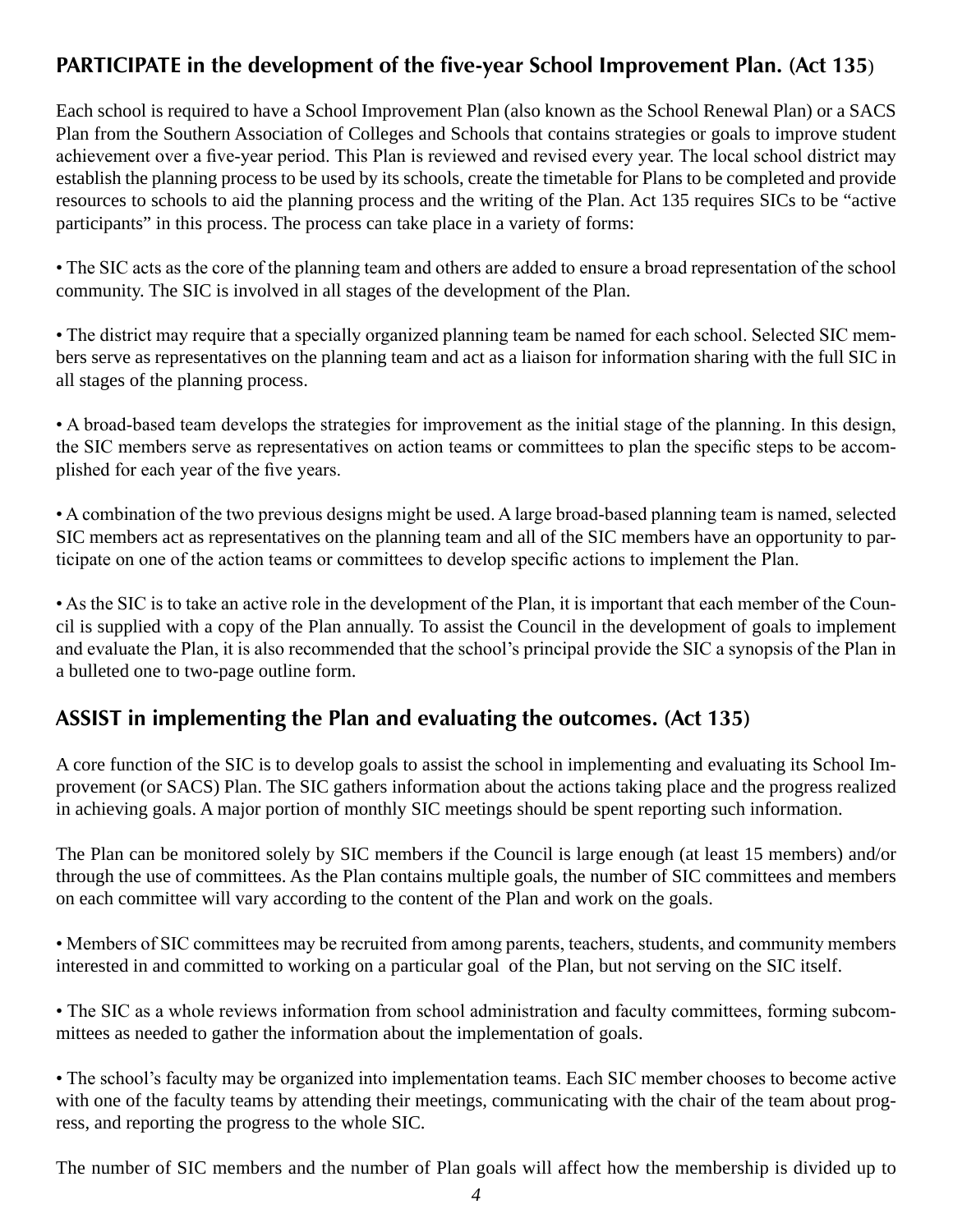perform this function of the Council. No matter how the SIC organizes itself, it is important to create some structure to focus the SIC's attention on the monitoring function and sharing the workload. When every SIC member has an assigned job and responsibility, the result is an effective SIC.

At the end of the school year, information about how well each strategy or goal of the Plan was implemented must be compiled, analyzed and evaluated by the school's administration with the assistance of the SIC. The information is written into an Annual Update and submitted to the local school district. Each district sets its own deadline for this Update.

#### **ADVISE on the spending of any state incentive award funds received by the school. (EIA, Act 135, EAA)**

Incentive awards are given to schools based on the rating each school receives on the annual *School Report Card*, along with other performance and improvement objectives. Palmetto Gold and Silver Awards may also include a cash award (if funds have been allocated by the General Assembly for this purpose). As the SIC represents the many groups interested in the school's success, it is well positioned to provide informed input about how incentive funds could be spent to implement the School Improvement Plan more effectively. The signature of the SIC Chair on the budget submission form is required by law and verifies the participation of the SIC to the SC Department of Education.

#### **WRITE the annual** *Report to the Parents* **about the progress of the school and SIC in achieving the goals and objectives of the School Improvement Plan. (Act 135)**

The SIC is charged with the responsibility of preparing an annual *Report to the Parents* about the progress being made to achieve improvements. This *Report* is to be publicly distributed by **April 30th** of each year, must focus on the **current** school year and should include the following:

- A brief summary statement about each goal.
- Progress made during the current school year.
- Actions planned for the upcoming school year.
- Information about programs, activities, awards, and recognitions for students and teachers.
- Pertinent test scores **not** already reported in the annual *School Report Card*.

The SIC may appoint a committee for writing the whole *Report* or form small teams to write sections of the *Report*. The final product should be designed to attract attention and draw the reader's interest to the information contained within it. The SC School Improvement Council provides space on its *SC-SIC Member Network* site for the local Councils to upload their *Reports* for public viewing. Visit the SC-SIC website (*sic.sc.gov*) to view some sample reports, helpful tips and instructions on how to upload *Reports*. Local SICs may consider the following suggestions for the *Report*:

- Include the school's mission statement.
- Write a brief letter or introduction about the *Report*.
- List SIC member names and contact information.
- Use letter-sized paper and fold it to make a brochure.
- Print the *Report* on colored paper.
- Use the school mascot as a graphic theme throughout the publication.
- Use various size fonts and graphics for emphasis.

• Distribute copies of the *Report* to other members of the community by placing them in public locations and/or posting the *Report* to the school's website.

• Confirm that the school administration has uploaded the *Report* to the SC-SIC Member Network.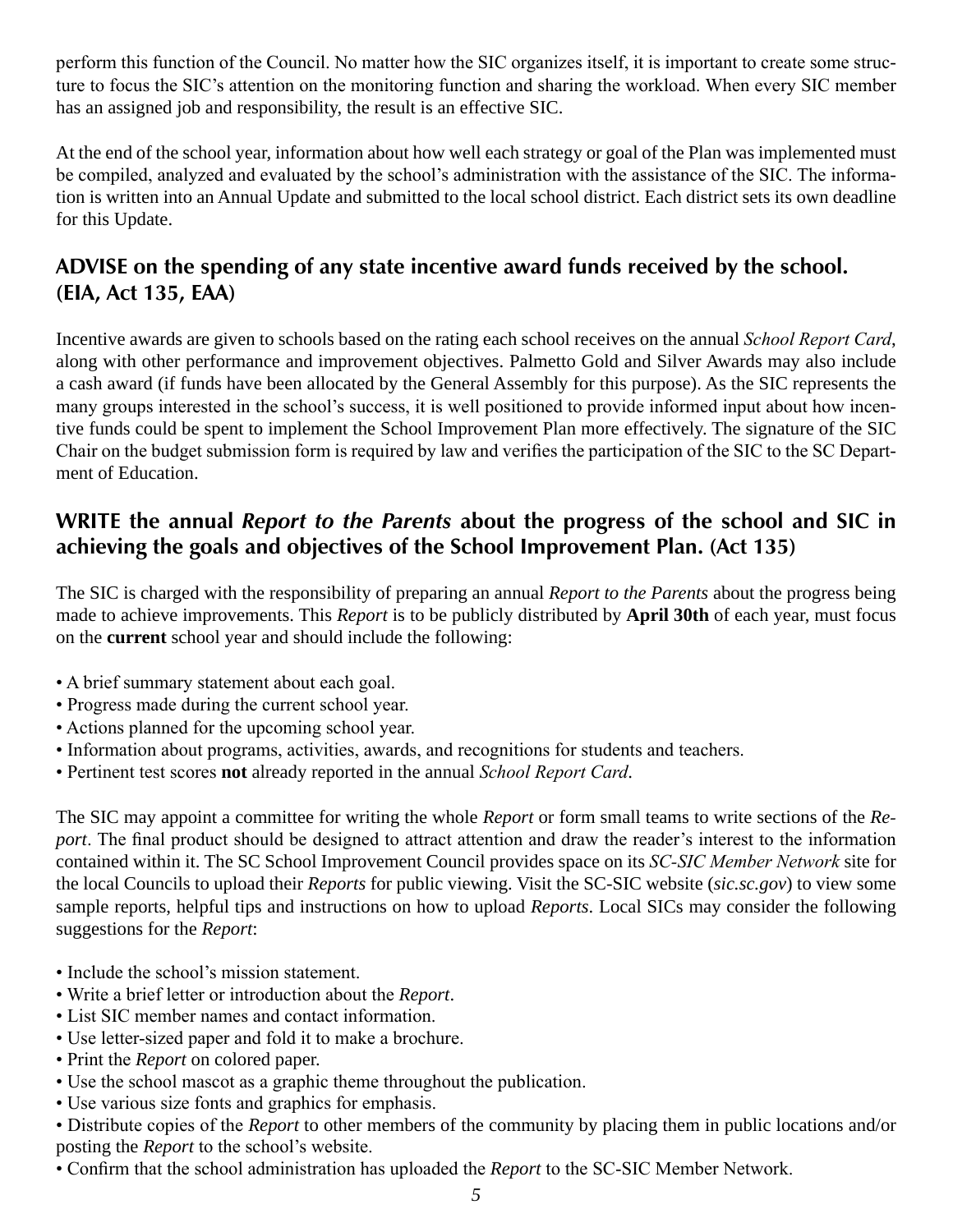#### **WRITE the annual** *School Report Card* **Narrative. (EAA)**

Since 1998, the annual state *School Report Card* has required the SIC and the principal to provide a brief narrative with information about the school, its challenges and the strategies developed to address those challenges. The text of this narrative is submitted by the school to the SC Department of Education as part of the summer data collection for the *Report Card*. In 2008, under revisions of the Education Accountability Act (EAA), the *School Report Card* was shortened to an executive summary format of two pages, with a full online version to be posted to the state Department of Education website. Both versions of the *Report Card* include the narrative, which is to bear the name of the name and title of both the school's principal and the SIC Chair.

#### **PARTICIPATE in the revision of the School Improvement Plan if a school is rated as "At Risk" on the** *School Report Card***. (EAA)**

The local district will provide direction and procedures for the revision of a School Improvement Plan in conjunction with the SC Department of Education. The SIC is required to participate in the revision of the current Plan and help identify strategies that will better support improved student achievement.

### **SIC Membership Requirements**

The membership composition for School Improvement Councils was first set out in the Education Finance Act (EFA) of 1977. Ex-officio members were required by Act 135 in 1993. Information about membership and elections procedures should be outlined in the local SIC's bylaws. Participation on the SIC is an important contribution to education initiatives at the local level. As a publicly elected or appointed position, SIC membership should be considered a high-status position in a school and district.

#### **Elected Members**

In accordance with state statute (EFA, EIA), the elected members of the SIC make up two-thirds of the total membership of an SIC (excluding ex-officio members).

#### *Parents*

- A minimum of two parents are required by law to be elected by the parents of current students in the school.
- A parent may not serve as an elected representative of parents if his/her child no longer attends the school.
- Most SICs have more than the minimum number of elected parents in order to increase the base of representation.

• In deciding the number of parents serving on the SIC, the enrollment of the school, the number of grades in the school, or the various communities being served by the school may be considered.

#### *Teachers*

- A minimum of two teachers are required by law to be elected by the teachers in the school.
- Most SICs have more than the minimum number of elected teachers to reflect the representation of the grades, subject area or age groups of the school's students.

#### *Students*

- Students in a school with grades 9-12 are required by law to elect a minimum of two students to the SIC.
- Schools with grades other than 9-12 may elect students to the SIC if they desire.

• Most high schools have more than the minimum number of elected students to reflect the number of grades in the school.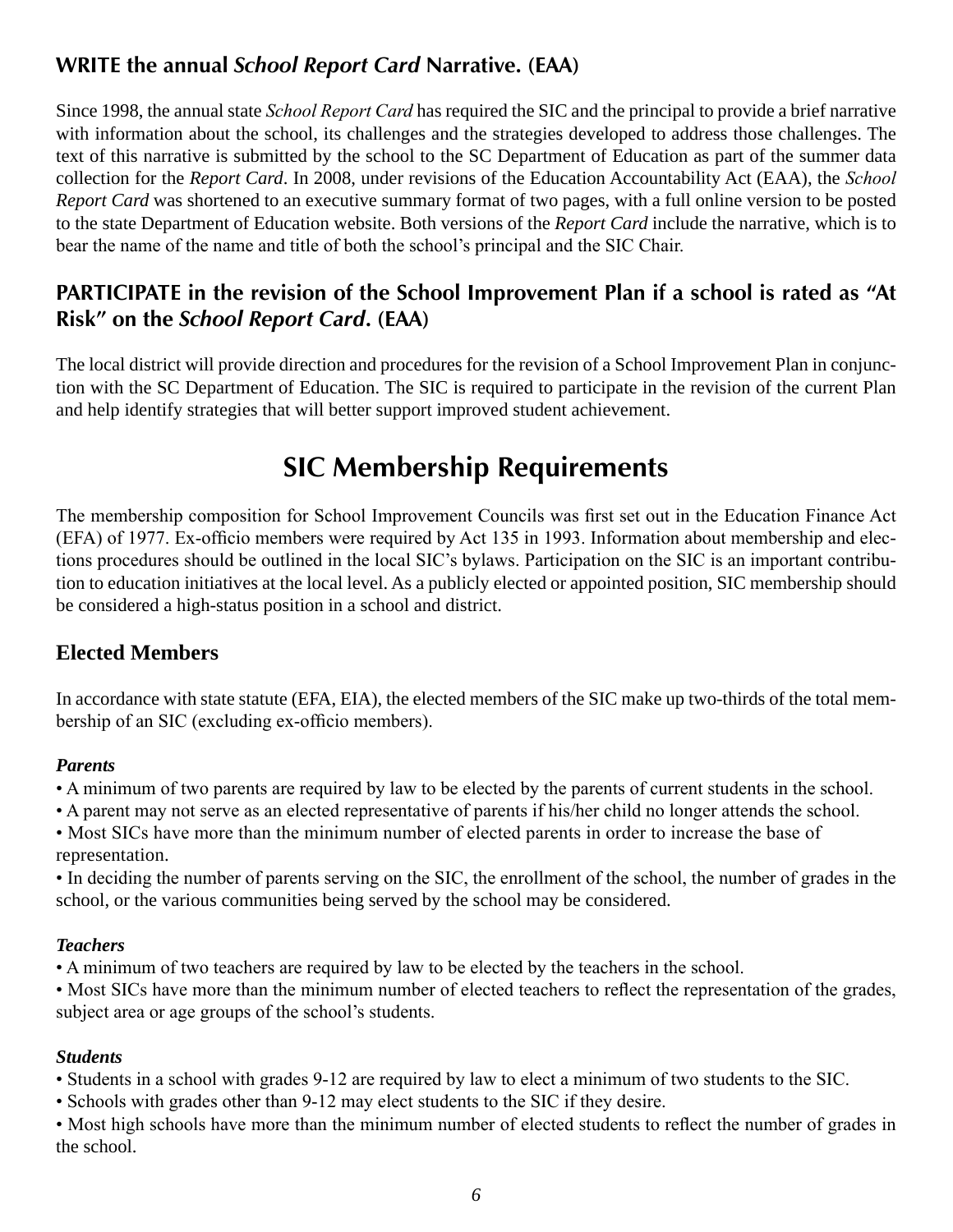#### **Appointed Members**

• In accordance with state law (EFA, EIA), appointed members represent one-third of the SIC (excluding exofficio members).

#### *Community members*

• The principal appoints members of the community to serve on the SIC to represent the **non-parent** portion of the population, which is usually 70 to 75 percent of any given community.

• These appointments may include business and industry representatives, civic and social organization leaders, non-custodial grandparents, retirees, and social service agency or local government representatives.

• By law, these appointments **should not** include individuals eligible to be elected to the SIC (parents, teachers or students).

• In appointing community members, attention should be given to creating a balanced representation by gender, race, age, and location in the community so that the demographics of the SIC reflect that of the school.

• If an SIC wants to increase its number of community representatives, then the number of elected members must also increase in order to keep the required ratio in balance.

#### *Ex-Officio Members*

• These members of the SIC are included by virtue of the position they hold in the school or an organization associated with the school.

• By law, the school's principal is automatically considered an ex-officio member of the SIC.

• Act 135 does not set limits on the number of members in this category, but does make suggestions about what positions a school might include: business partner, Teacher of the Year, president of the parent-teacher organization, chair of the Title I Parent Advisory Council, or a previously serving SIC Chair.

• The reason the ex-officio category is included on the SIC is to bring all interested parties into the discussion and planning for improvement at the school.

• The local SIC's bylaws should indicate the voting status for the principal and other ex-officio members.

School administrators and SIC leaders should pay particular note to the legislatively-mandated ratio of elected to appointed members. SICs should always have **twice as many elected (parents, teachers, students) members as appointed (community) members.** These membership ratios ensure that all of a community's constituent groups have a direct voice in their local schools and that school principals receive a broad range of community advice and support in charting their schools' improvement and success. Ex-officio members are not included in the elected/ appointed membership ratio set forth in law.

#### **Terms of Service**

#### *Elected Members*

• Elected members are required by law (EFA, EIA) to serve a minimum two-year term.

• Law places no limits to the number of terms a member may serve, but the school or district may choose to set limits through SIC bylaws or district policy.

• Elections occur each year for one-half of the membership in each category of elected membership to maintain a staggered election process.

• Staggered elected terms provide a continuity of membership and knowledge of the SIC's actions from year to year.

#### *Appointed Members*

• Appointed members of the community are often willing to commit to one year at a time, but are encouraged to serve for two years just like elected members.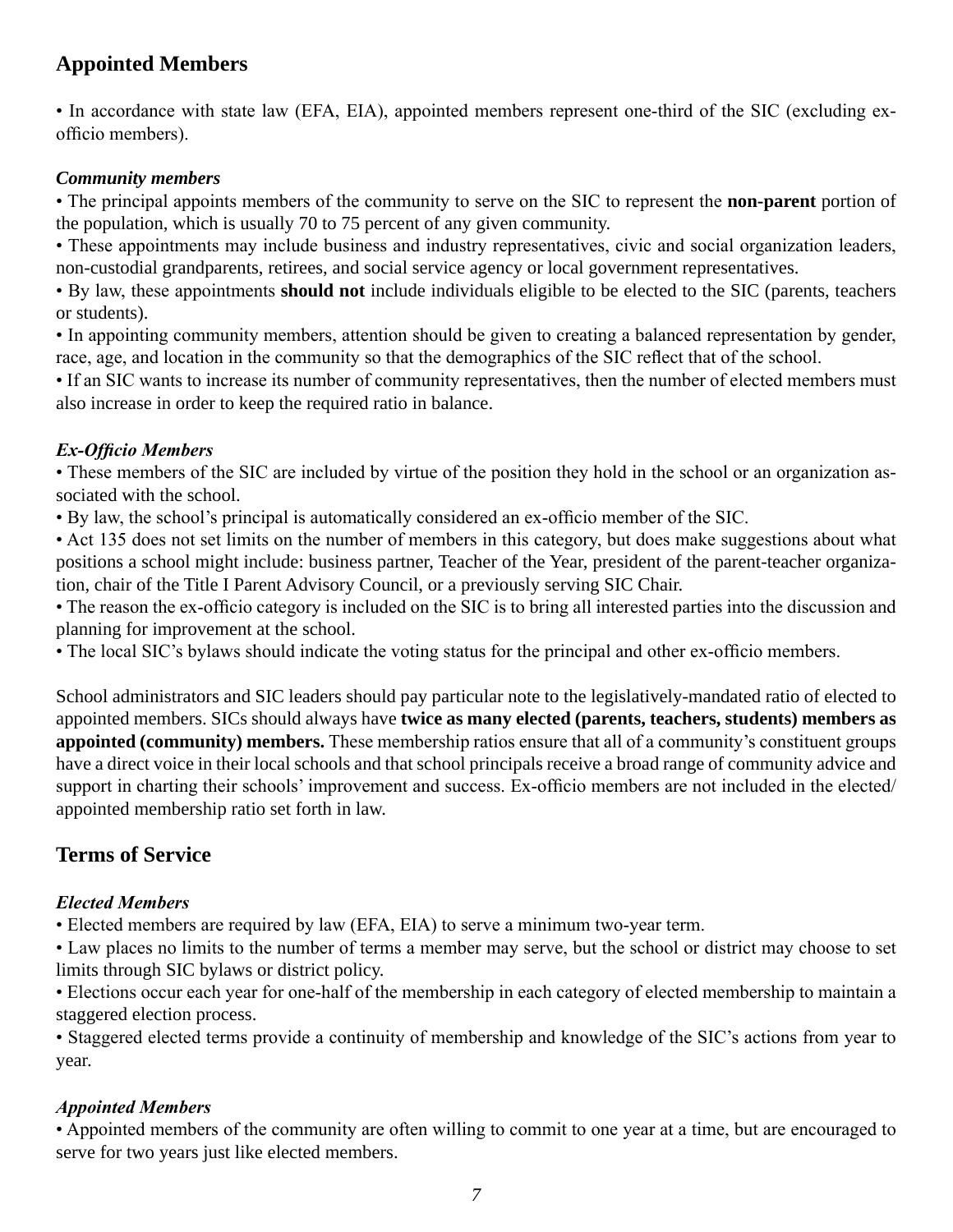• Recognition of the demands on their time and the importance placed on being a member of the SIC will contribute to their willingness to participate.

• The local SIC's bylaws should indicate the term lengths for appointed members.

### **Conducting SIC Elections**

Elections for each of the categories of SIC membership are conducted to ensure that as many people as possible can participate in the election. When and how elections take place will vary from school to school based on what each has found achieves the most participation.

#### **When?**

• Elections for SIC members are required by law to take place no later than **October 15th** of each year.

• Fall elections take place early in the school year to provide time for the SIC to organize and begin its work before too much of the school year has passed.

• Schools are encouraged to hold elections in the spring (May) so the SIC can organize over the summer and is ready to work when the school year begins. If this option is chosen, an effective process for including the parents of rising students from feeder schools needs to be in place to give those parents the opportunity to participate.

• Spring elections also provide principals with the summer months to make community appointments to the SIC, ensuring a demographic balance for the SIC reflecting that of their schools.

#### **How?**

**For parents**, be sure to be inclusive and find ways to offer all parents the opportunity to run for the SIC. Pay special attention to recruiting parents from feeder schools and parents of four and five year olds entering school for the first time.

• Nominations are solicited through the school newsletter or other communication, at student registration activities prior to the start of school, at end-of-year events, and/or on the school's website.

• Conduct elections in conjunction with an event or activity that has a high level of parent participation.

• Students can deliver and return ballots if that is an established method of school-home communication.

#### **Practices that help parents participate in the election process include:**

• Each candidate for election writes a brief statement of two or three lines about why he/she wishes to serve, with these statements published in the school's newsletter and/or on the school's website.

• Publish the picture of each candidate in the newsletter and/or on the school's website, on the ballot sheet, or on a flyer announcing the election date, time and place.

• Introduce the candidates at the chosen event and provide ballots for parents present, with voting conducted by the outgoing members of the SIC.

• To ensure that as many parents vote as possible, a ballot box should be made available to parents in the days before and/or after the event in the school's office or some other place convenient for parents.

• When balloting is completed and the votes counted, the principal should contact the newly-elected members to notify and immediately congratulate them on being selected for SIC membership.

Parents need to know who has been elected as their representative on the SIC. Ways for communicating information about newly-elected SIC members include:

• Listing the new members' names in the school newsletter, website and marquee.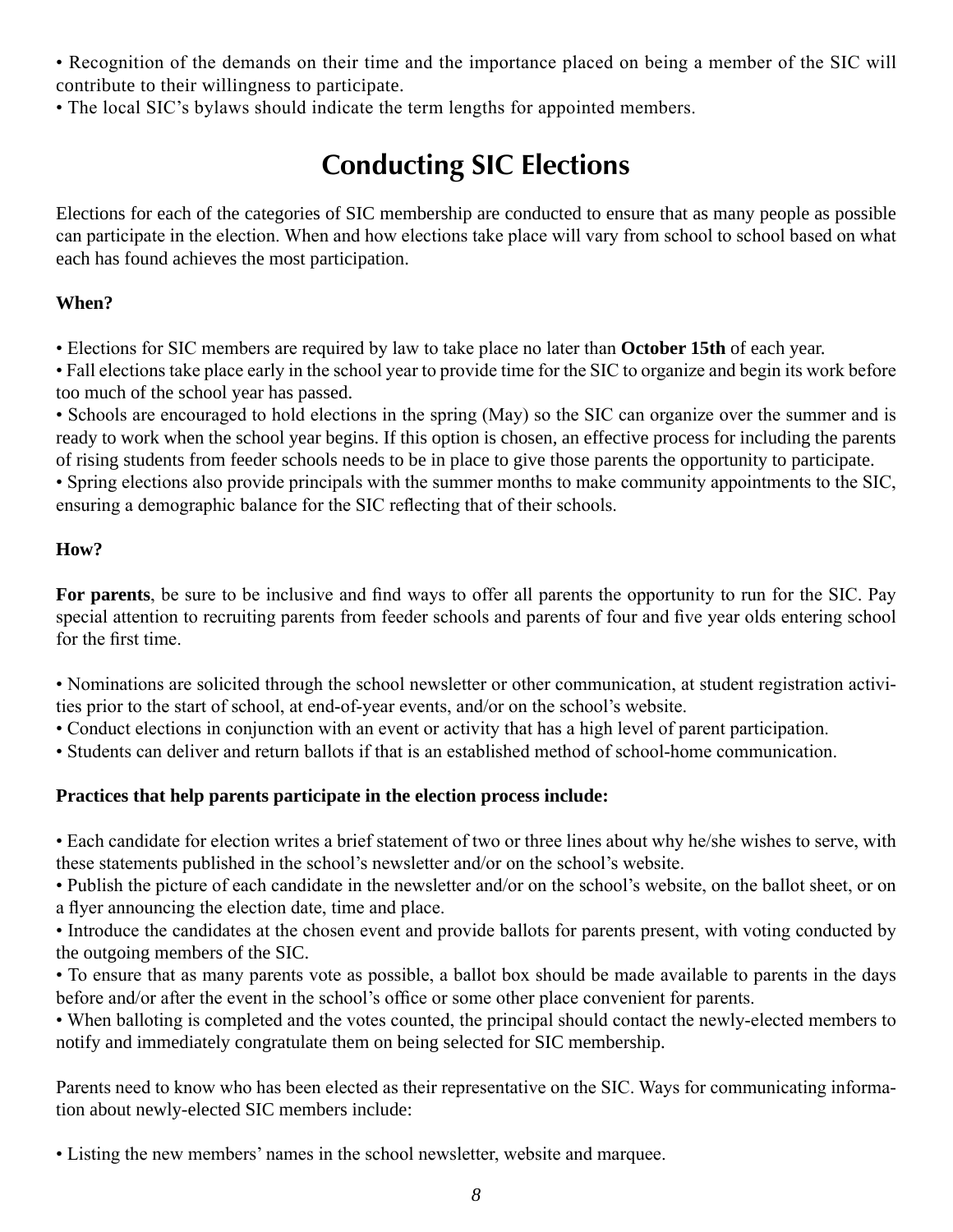- Place their pictures on a school lobby bulletin board.
- Announce the new members in the local newspaper.

**For teachers**, conduct the election when the whole faculty can be present.

• Teachers should be nominated in advance and the faculty made aware of the names of the teacher(s) willing to serve on the SIC.

- Sequence these events during the days prior to the opening or closing of school.
- Conduct the election during a faculty meeting with ballots.

• Teachers completing their term on the SIC supervise the counting of the ballots and announce the faculty's selection.

**For students**, elections are held when other class and student body officers are chosen. Nominations by grade level or at large are made according to the local SIC's bylaws.

#### **Practices that help students participate in the election process include:**

• Nominated students should write a brief statement indicating why they wish to serve on the SIC, with these statements and the candidates' pictures published in the school newspaper, website, on an information flyer, and/ or on the ballot.

• Introduce candidates at an assembly or other event so those students voting get to know the students who are standing for election (especially if the school is large and each class votes on its own grade representative or the whole school votes for several SIC members).

• Conduct voting when elections for other student offices occur, or conduct voting through homerooms, with outgoing students and teachers on the SIC counting the ballots.

• Announce the new student SIC members at school, in the school newsletter, on the marquee, on the school website, and in the local newspaper.

#### **Elections for New or Reorganized SICs**

• A new school and newly organized SIC will conduct elections for the total number of members on the SIC.

• State law indicates that members will "draw lots" (drawing straws or slips of paper numbered "1" and "2") to determine which member(s) will serve only one year in the first year in order to get the staggered system started.

• For example, if an SIC has four parents elected in its first year, two parents will serve a one-year term and two parents will serve two-year terms. In subsequent years, all elected members will serve two-year terms.

• This procedure is also appropriate when the SIC is found to be inactive or nonfunctioning and the need to reorganize is recognized by a new principal or district staff.

### **SC-SIC Member Network Database**

State law (Act 135) requires membership information on each local SIC to be reported to SC-SIC office no later than **November 15th** of each school year. The *SC-SIC Member Network*, an online membership database and information reporting system, provides a variety of membership services to the general public and the education community. It may be accessed via the SC-SIC web site at *sic.sc.gov*.

SIC District Contacts and school administrators can obtain user accounts and log onto the system to enter or obtain membership data for their own SICs. Member contact information and compliance reports for School Improvement Councils are available to school and district account holders. Security regulations require that district and school user accounts be reactivated each year.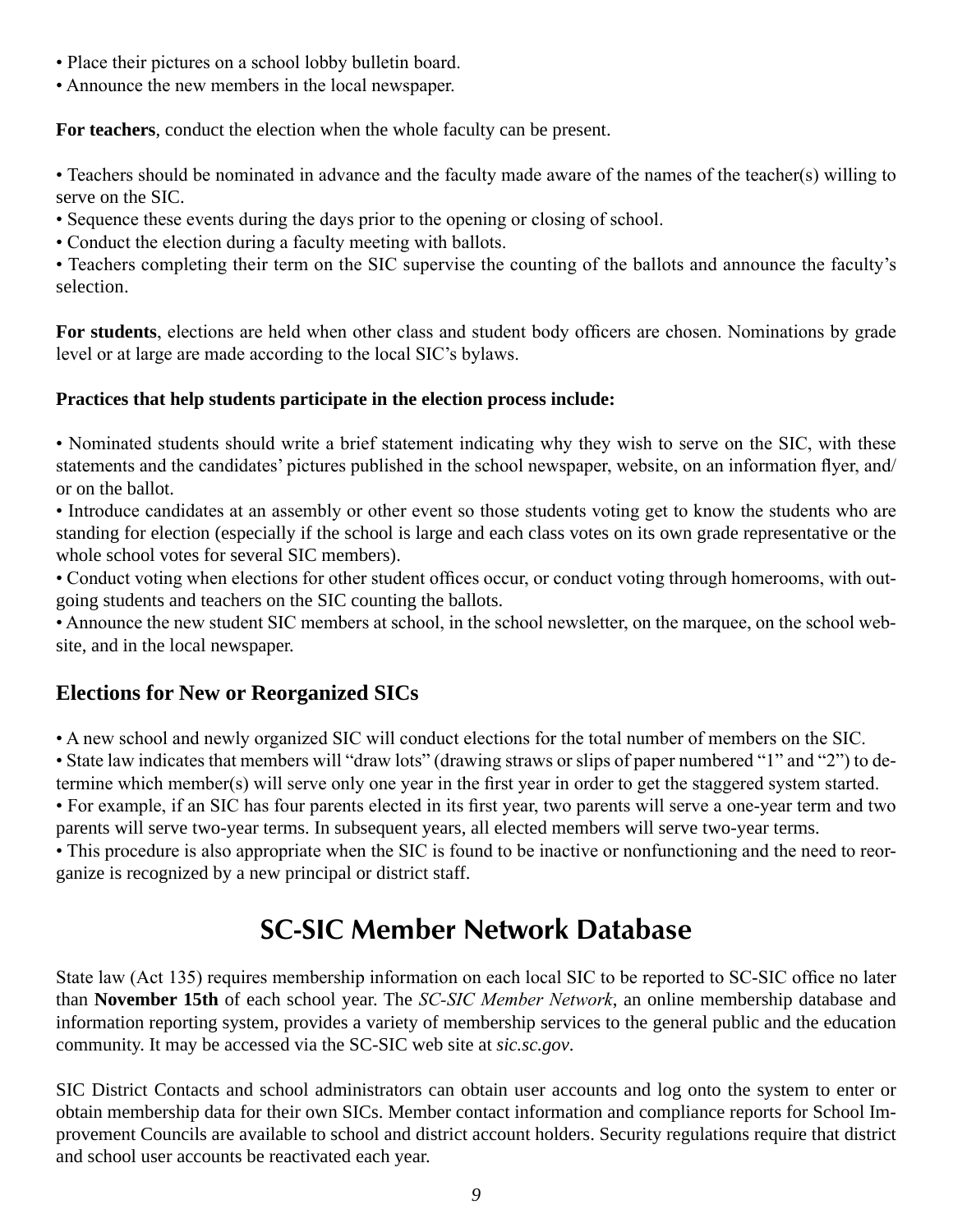A read-only function enables the general public to view SIC membership, compliance reports and *Reports to the Parents* for individual public schools anywhere in South Carolina. No password is necessary to access read-only information. Membership information is not downloadable but PDF files of schools' *Reports to the Parents* will be available for free public download.

*Reports to the Parents* are uploaded to the *SC-SIC Member Network* by the same school staff member(s) responsible for reporting the SIC membership to the state office via the *Member Network*. Only school and district personnel are authorized to obtain accounts for the *Member Network*; SIC members who are not school or district employees may not hold *Member Network* accounts. Using the *Member Network*'s read-only function, SIC chairs should confirm that the SIC membership has been reported by **November 15th** and that the *Report to the Parents*  has been uploaded by **June 1st**.

Membership data is vital to SC-SIC in order to distribute newsletters and other important information and correspondence. The names and contact information of those serving on SICs are public information and the database may be shared with other agencies and organizations that have information to share with SIC members. This data, along with individual SIC membership compliance, will also be made available to school district administrators, local school boards and other elected officials as appropriate.

### **SIC Officers**

Leadership is an important ingredient for all successful organizations and the School Improvement Council is no exception. At a minimum, SIC officers include a Chair and a Recorder/Secretary. Many effective SICs also have elected a Vice Chair, and some have Co-Chairs. However, SICs should not have the elected office of Treasurer as they are public bodies without non-profit status, and therefore should not hold or maintain funds of any kind.

Both the elected and appointed members elect SIC officers. Some of the ex-officio members are officers in other organizations associated with the school (such as the PTA, PTO or PTSO) and should not be considered eligible as an officer of the SIC. The local SIC's bylaws will state how the election of officers occurs and who is eligible to vote for the SIC officers. The election of officers should be concluded prior to the **November 15th** membership reporting deadline so that this information may be entered into the *SC-SIC Member Network* database.

Other leadership roles are taken by members to chair a subcommittee or study group that the SIC Chair has appointed. Other members will provide leadership coordinating a project, event, or activity for the SIC.

#### **Overall Duties of the SIC Chair**

- Direct the monthly SIC meetings.
- Finalize the monthly agenda in collaboration with the principal.

• Act as spokesperson for the SIC when working with the faculty, parent or community groups, district staff, and local school board.

• Sign documents assuring SIC participation, such as the school's annual *Report to the Parents*, the narrative accompanying the annual state *School Report Card*, and the budget submitted to the SC Department of Education for any incentive award expenditures.

• Appoint SIC members and others to serve on committees as needed.

• Monitor the *SC-SIC Member Network* to confirm that updated SIC membership information is posted by the school administration by **November 15th** of each school year and that the SIC's annual *Report to the Parents* is uploaded to the Member Network by **June 1st** of each year.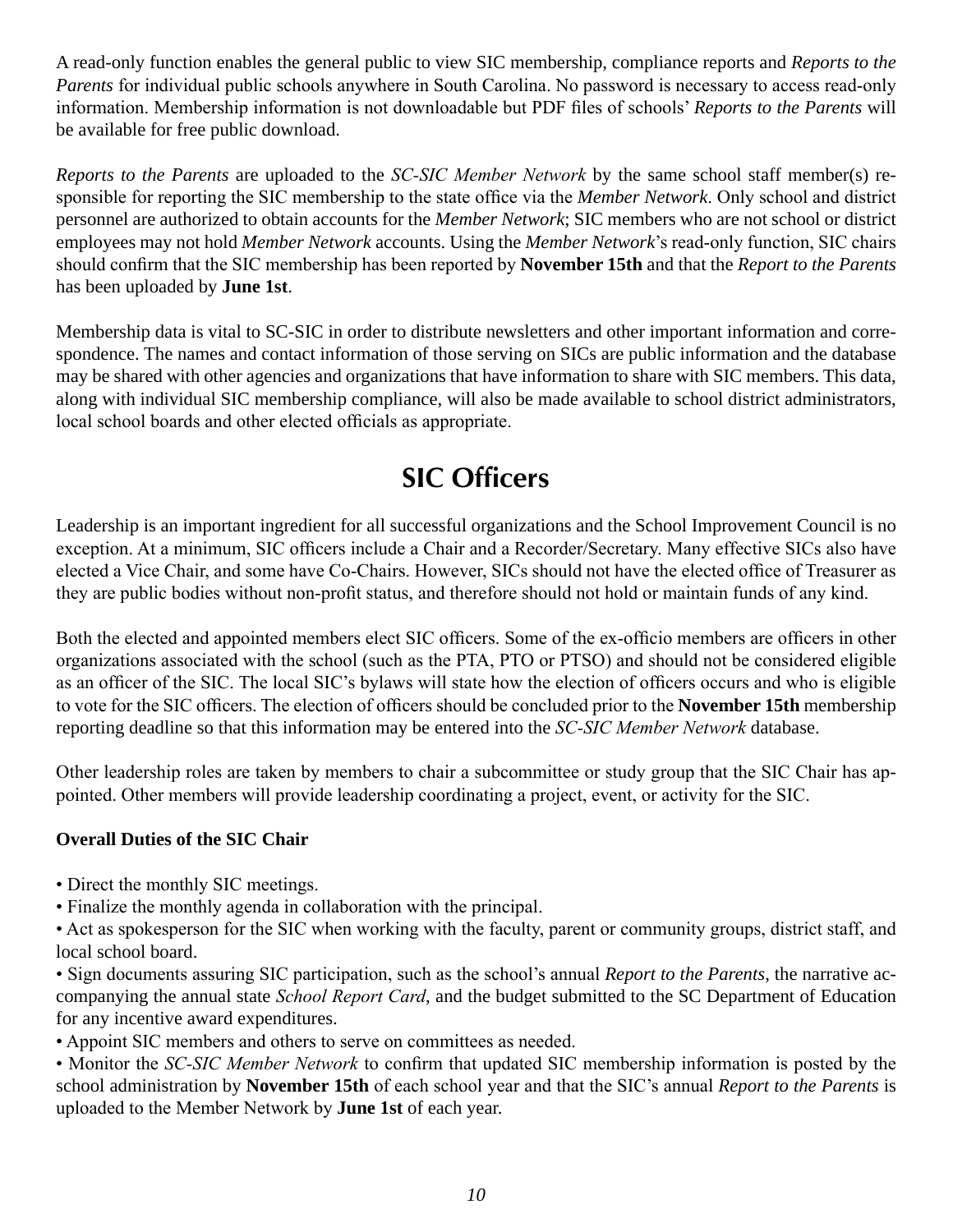#### **Monthly Activities of the Chair**

• Prepare the agenda with the principal well in advance of the monthly meeting to allow time for the Recorder/ Secretary to send it to all members prior to the meeting and to have it posted publicly at the school and on the school's website.

• Conduct monthly meetings of the SIC, directing the action of the meeting through the agenda, and appointing committees as needed.

• Communicate regularly with the SIC subcommittee, project and task force leaders to support their activities and prepare them for reporting progress at the meetings.

#### **Overall Duties of the SIC Vice Chair**

• Assist the Chair during meetings, assuming the leadership for a discussion period or for the entire meeting if the Chair is unable to attend.

• Assume leadership of a standing committee, task force or project of the SIC.

• Assist with the development of the agenda, committee activity and general support of SIC initiatives.

• Additional duties will vary according to local SIC bylaws.

#### **Monthly Activities of the Vice Chair**

- Coordinate with the SIC Chair to identify the actions needed.
- Additional activities will vary according to local SIC bylaws.

#### **Overall Duties of the SIC Secretary/Recorder**

• Maintain a set of records at the school for the SIC including current bylaws, current and past copies of SIC meeting agendas and minutes, current and past copies of the school's *Report to the Parents*, latest copy of the state *School Report Card*, and a copy of the current year's portion of the school's Five-Year Plan.

• Work with school staff to ensure that copies of the bylaws, current year's minutes, agendas, and other pertinent information is readily available to the public, or by posting it to an SIC section of the school's website.

• Assure the agenda is distributed to all SIC members at least five business days prior to the next meeting, and that a copy of the agenda is available for public view at least 24 hours prior to the meeting by posting it at the school or on the school's website.

• Record attendance at each meeting.

• Make a record of the actions taken at each meeting (using the agenda as a guide for reporting actions taken and giving summaries of discussion points where appropriate).

• Coordinate with the committees and school staff about having copies of materials prepared for each meeting.

• Summarize information about meeting actions for publication in the school's newsletter, website or local news media.

#### **Monthly Activities of the Secretary/Recorder**

• File the approved minutes or record of action in an SIC folder at the school and arrange to have them posted to the school's website.

• Distribute copies of the minutes/record of action of the previous meeting along with the agenda of the upcoming meeting to all SIC members in advance of the meeting.

• Contact the SIC Chair or committee leaders to determine if materials need to be copied for the next meeting.

• Submit to the school newsletter/newspaper the summary of the last SIC meeting and the agenda of the next meeting, and submit similar information to local news media.

• Keep the SIC District Contact informed of local SIC actions.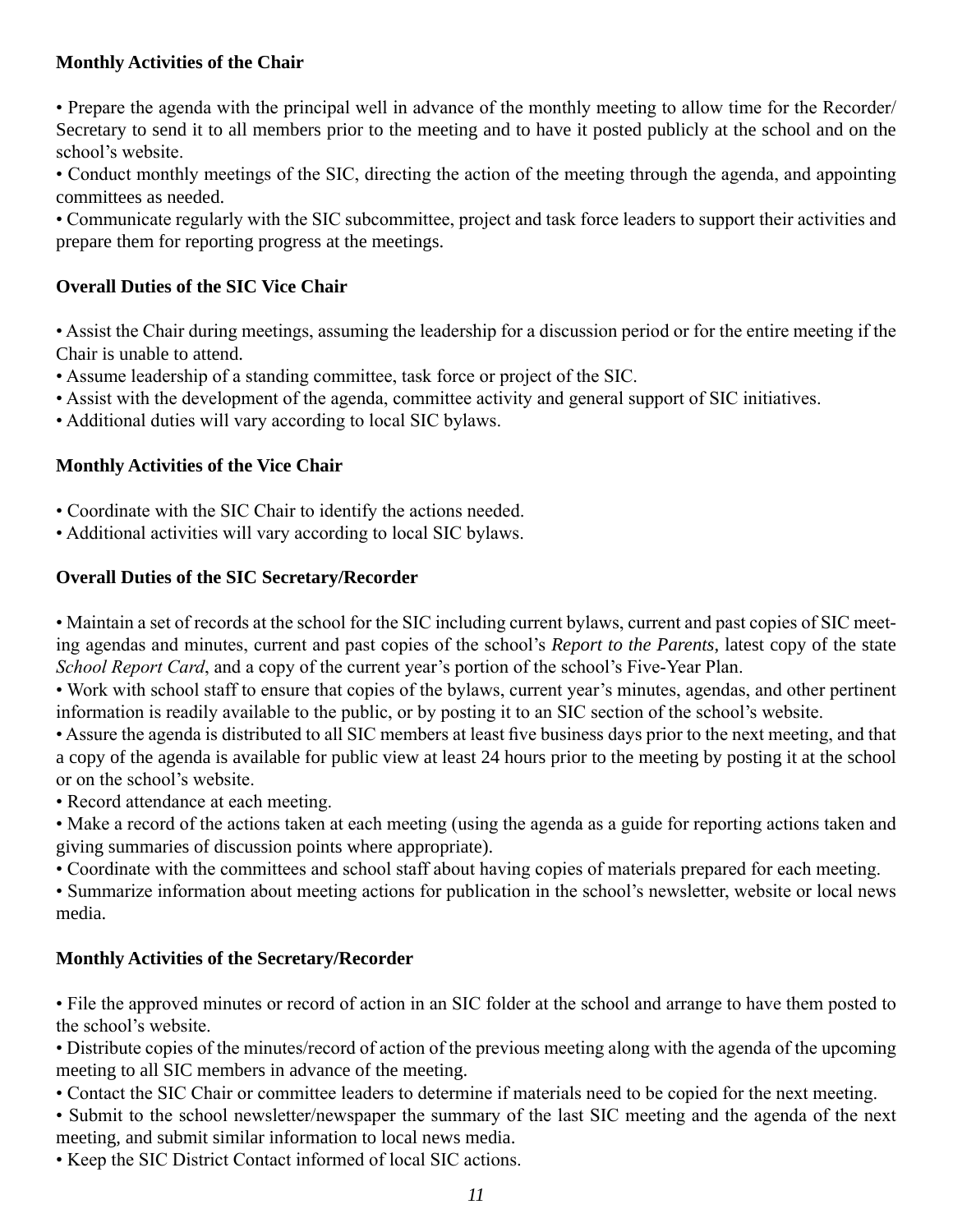#### **SIC Committee Leadership Duties**

• Direct the actions of a standing committee responsible for monitoring the implementation of a strategy or an ad hoc committee with a specific task and limited time of existence.

- Communicate progress to the SIC Chair and prepare to report to the SIC.
- Report the progress of the committee's work when scheduled on the agenda.
- Recruit committee members from among others not already serving on the SIC.
- Chairs of SIC committees are not required to be elected or appointed SIC members.

#### **SIC Voting**

Voting procedures and criteria may vary among SICs. The local SIC's bylaws should indicate under what circumstances voting will be conducted, when consensus is used, what percentage constitutes a majority vote, and the voting status of ex-officio members.

### **Characteristics of Effective SICs**

Research has found that effective School Improvement Councils share the following characteristics: strong principal leadership; SIC members receive training; written SIC bylaws or guidelines are in place; the local school district supports SICs; and SIC members feel a sense of accomplishment. \*

#### **Principal Leadership**

It is widely agreed that the principal sets the tone, expectations and direction for a school. Principal leadership is also a key to the effectiveness of the SIC. If the principal lends his or her support to Council activities, the SIC is empowered to make its greatest contributions. The principal promotes the status of the SIC in the school by:

- Charging the SIC with its role and responsibilities and stating the expectations for participation.
- Initiating a positive relationship with the elected SIC Chair to coordinate the development of the agenda.
- Providing materials, information and resources when requested.

• Establishing a routine procedure for distributing SIC communications including: disseminating meeting minutes and agenda; posting minutes in teacher work area and on email; placing meeting action summaries and agenda in the school newsletter and on the school website.

- Ensuring a positive working relationship exists between the school staff and the SIC's officers and members.
- Attending monthly SIC meetings and participating as appropriate.

#### **Training**

Every local school board is required by state law to establish an SIC at each school in its district and to provide for training of the membership of these SICs. Opportunities for training supported by the district might include:

- An annual district-sponsored orientation for new SIC members.
- Regional or state-level trainings about a topic related to school improvement strategies.
- Attendance at training sessions and conferences sponsored by SC-SIC.
- Networking with other SICs within the district or in other parts of the state.

*\* Hollingsworth, S.T. (1986). A study of the functionality and effectiveness of School Improvement Councils in selected school in South Carolina.*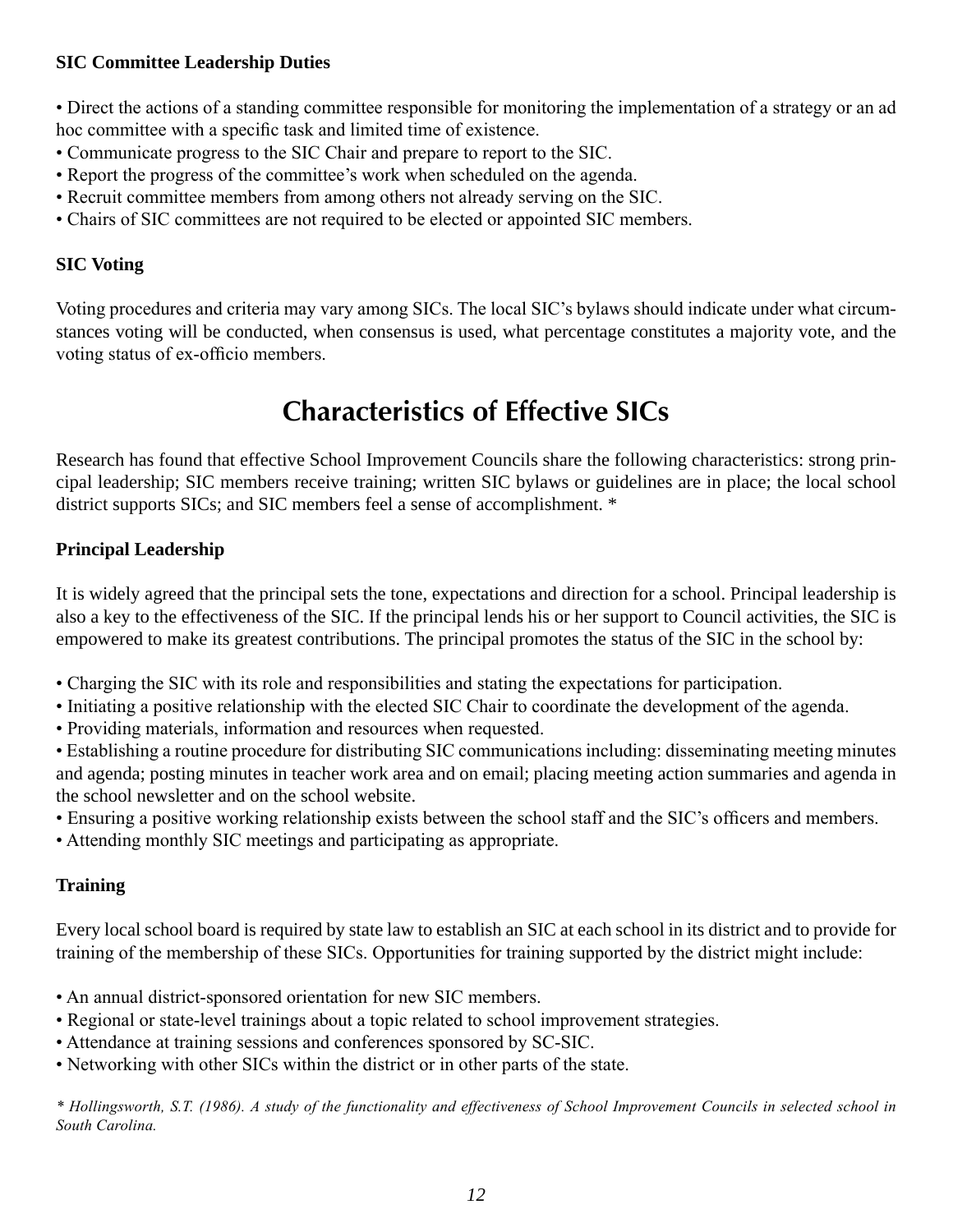• Access to resources provided by SC-SIC including training materials, newsletters, toll-free hotline (1-800-868- 2232), and website (*sic.sc.gov*).

#### **Written Bylaws or Guidelines**

Effective SICs also have bylaws to provide the structure which allows the organization to operate effectively to achieve its goals. Copies of the bylaws should be kept in an SIC file at the school, posted to the school's website, and each SIC member and the SIC District Contact should have a copy of the SIC's bylaws. Points to include in the bylaws should be:

- Purpose, responsibilities and duties of the SIC.
- Membership composition.
- Election and appointment procedures.
- Voting requirements.
- Officers and their duties.
- Council structure, including committees, tasks, events, and activities.
- Amendment procedures.

Sample bylaws addressing these points and covering all statutory obligations regarding SICs are available for local use and adaptation through the SC-SIC website, *sic.sc.gov*.

#### **District Support**

Support for SICs from the local school district comes in many ways depending on the need of the individual Council. The district is the source of information, funding and other resources to support the efforts of the SIC. Examples of district support are:

• An SIC District Contact appointed by the local district superintendent coordinates training and acts as a resource to the district's SICs.

• Payment of registration fees for SIC members to attend conferences and training events.

• A district bus or van is supplied to transport SIC members to attend training events, school visits, and/or conferences.

- Mileage reimbursement for SIC-related travel.
- District staff is available to attend SIC meetings and provide resources.
- Public recognition of SIC members serving each school.

#### **Sense of Accomplishment**

Members of organizations need to feel they are valued, that their work and family priorities are honored, and that the goals of the organization match their own values. In this way, they become committed and active participants in the organization. SIC members need to be involved in the work of the SIC in specific ways to have a sense of accomplishment.

• Every member of the SIC has a job responsibility, such as a committee assignment.

• Meetings follow the agenda, start on time and end on time. All members' ideas and positions are encouraged and respected, and communication is open and regular.

• The meeting schedule is most convenient to parents and community members, child care is provided and meeting materials are readily available.

• Response is timely to requests for information from SIC members about policies and budgets.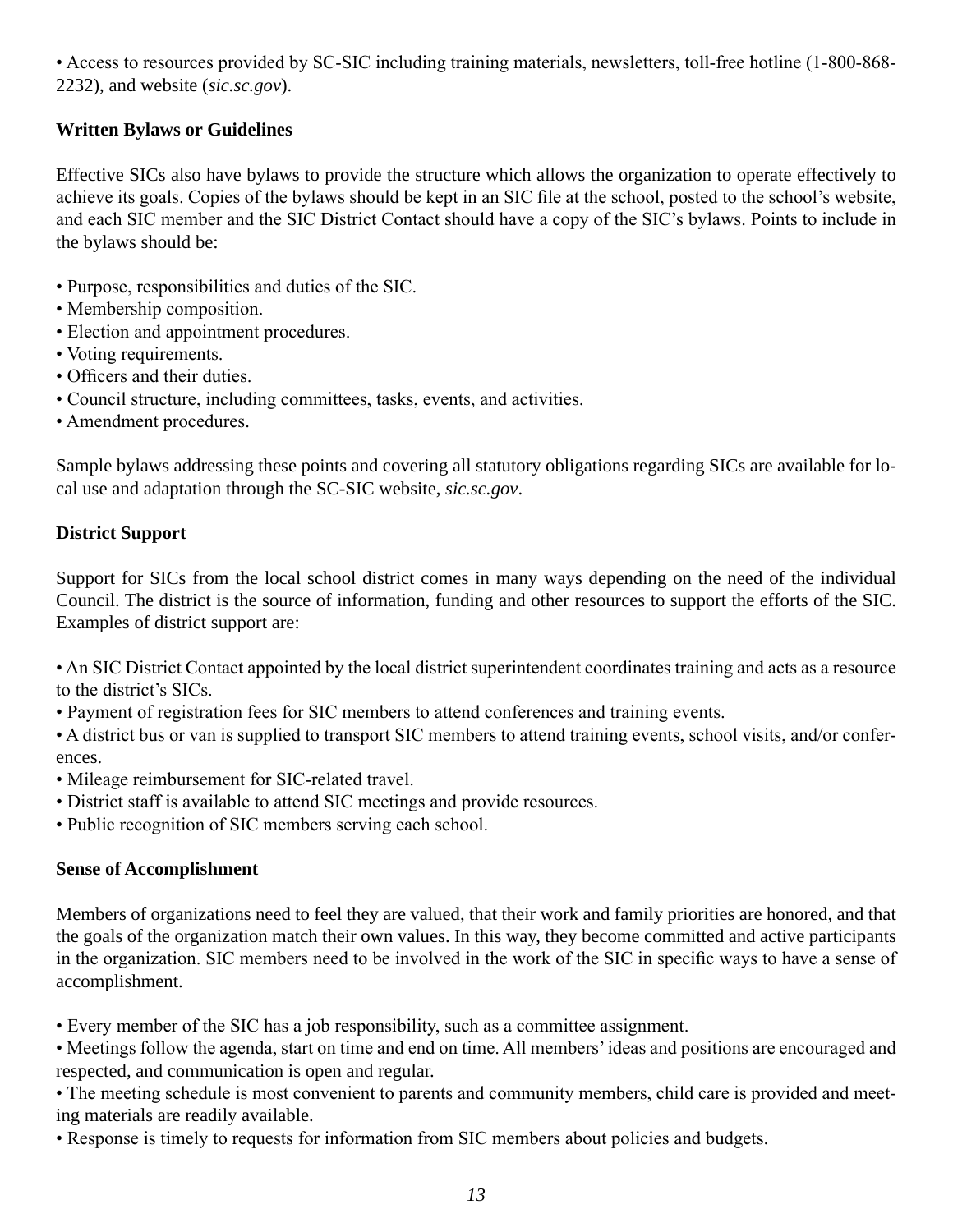It is also important for SICs to effectively manage their time to maximize the efforts of their members and to undertake their various responsibilities in a consistent and productive manner. The SC School Improvement Council recommends that Councils meet no fewer than eight times each school year. To assist SICs in establishing and planning their yearly activities, SC-SIC has developed an annual School Improvement Council Calendar, available on Page 15 of this *Handbook* and online at *sic.sc.gov*.

In 1992, SC-SIC published the report *A Descriptive Study of Eight School Improvement Councils in South Carolina*, which formed the research base for a "School Improvement Council Self-Assessment Profile." Designed specifically as a teaching tool, this Profile can be used at the beginning of the school year to orient new SIC members and evaluate SIC efforts in the previous year, or to be used at both the start and end of each school year to examine SIC progress. Best used as a group exercise to stimulate dialogue and ideas for improving the functioning of SICs, the full Profile is available online at *sic.sc.gov*.

### **The Dick and Tunky Riley School Improvement Award**

The *Dick and Tunky Riley School Improvement Award* is presented annually by SC-SIC to a local Council demonstrating exemplary leadership and actions resulting in improved public education in their community. The award is named for former U.S. Secretary of Education and South Carolina Governor Dick Riley and his late wife, Tunky, who were presented the inaugural award in 2002 "in honor and recognition of two people who sparked the flame of education improvement in South Carolina."

All SICs in South Carolina that have been convened for at least one year are eligible to apply for the *Riley Award*. Initial applications for the award are submitted in the fall of each year, with the naming of the award recipient in the spring. Throughout the process, applicants have the opportunity to be selected as an Honor Roll SIC, an award finalist with Honorable Mention, or the annual *Riley Award* winner.

Participating in the award process is an opportunity for SICs to celebrate their achievements, share strategies with others, ensure their compliance with state law, and provide much deserved recognition for hard-working volunteers. More information on the *Riley Award*, the application process and timeline, judging criteria, and application examples from previous award winners is available online at *sic.sc.gov*.



### **About the SC School Improvement Council**

The South Carolina School Improvement Council (SC-SIC) provides training and services to more than 15,000 parents, teachers, community members, students, and administrators serving on local School Improvement Councils in each of South Carolina's 1,100-plus K-12 public schools. Located at the University of South Carolina's College of Education, SC-SIC holds as its vision "to promote and support civic engagement for quality public education in South Carolina." To this end, SC-SIC sponsors local, regional and state training events on a variety of topics pertinent to SIC members and their leadership roles in local schools. SC-SIC produces and provides many printed, electronic and online materials to inform and assist SICs in their work, and maintains a toll-free hotline and website for SIC members – and members of the general public – to receive information, assistance, request materials and services, and schedule training activities.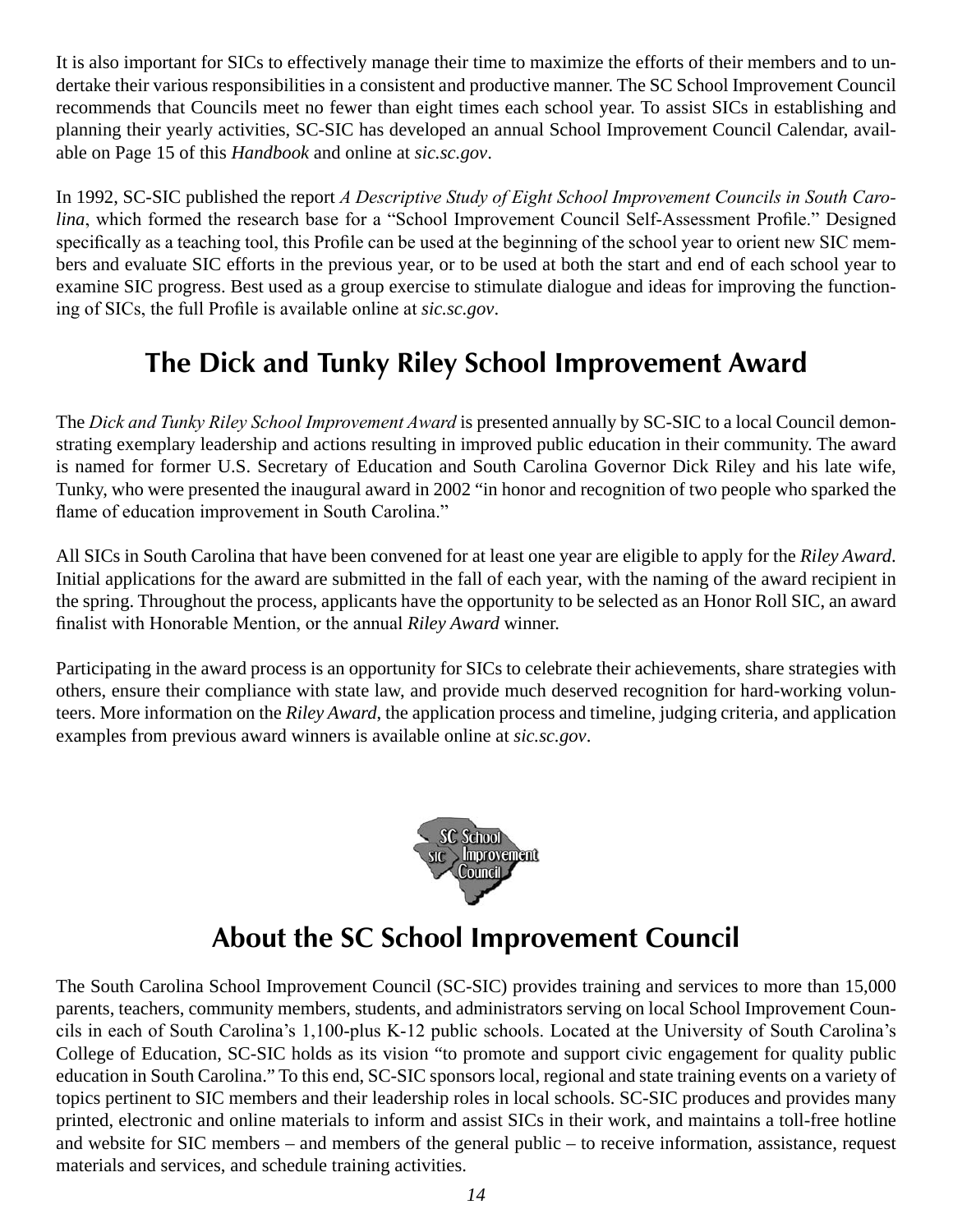### **Annual School Improvement Council Calendar**

#### *August / September*

- With the principal, plan SIC election procedures (unless Spring elections are held)
- Arrange training for new members and distribute SIC Handbook

• Elect SIC officers and make committee assignments based on the school's Five-Year School Improvement Plan and the SIC's annual goals

• Begin collecting SIC membership and contact information for school staff to enter into state database (SC-SIC Member Network) by November 15th deadline

#### *October*

- SIC elections completed by October 15th
- Committees identify areas of Five-Year Plan to be monitored and organize for work on goals
- SIC begins review of school data such as surveys, test scores, demographics, and budget
- Schedule and attend SIC training (if not already completed)
- Apply for annual SC-SIC Riley School Improvement Award

#### *November / December*

• Current year's SIC membership and contact information submitted by school staff to SC-SIC Member Network by November 15th statutory reporting deadline

- Review data from annual School Report Card (as soon as it is available) and how it relates to Five-Year Plan
- Committees continue to monitor implementation of Plan strategies and SIC annual goals

#### *January / February*

- Share analysis of School Report Card data with parents and faculty
- Committees continue to monitor and report implementation progress of Plan strategies
- Identify SIC members to draft the SIC's annual Report to the Parents for current school year

#### *March / April*

- Review draft of the Report to the Parents; revise and finalize for publication
- Distribute Report to the Parents by April 30th to parents, community members and local SIC District Contact
- Attend annual state SIC conference and/or plan spring SIC training event
- Identify SIC members to work with the principal in drafting the narrative for the upcoming state School Report Card

#### *May / June*

- Summarize progress made on Five-Year Plan strategies and SIC annual goals
- Submit electronic copy of SIC's Report to the Parents to SC-SIC via SC-SIC Member Network by June 1st
- Finalize School Report Card narrative with the principal for submission mid-June
- Conduct SIC elections or begin planning elections process for Fall of the upcoming school year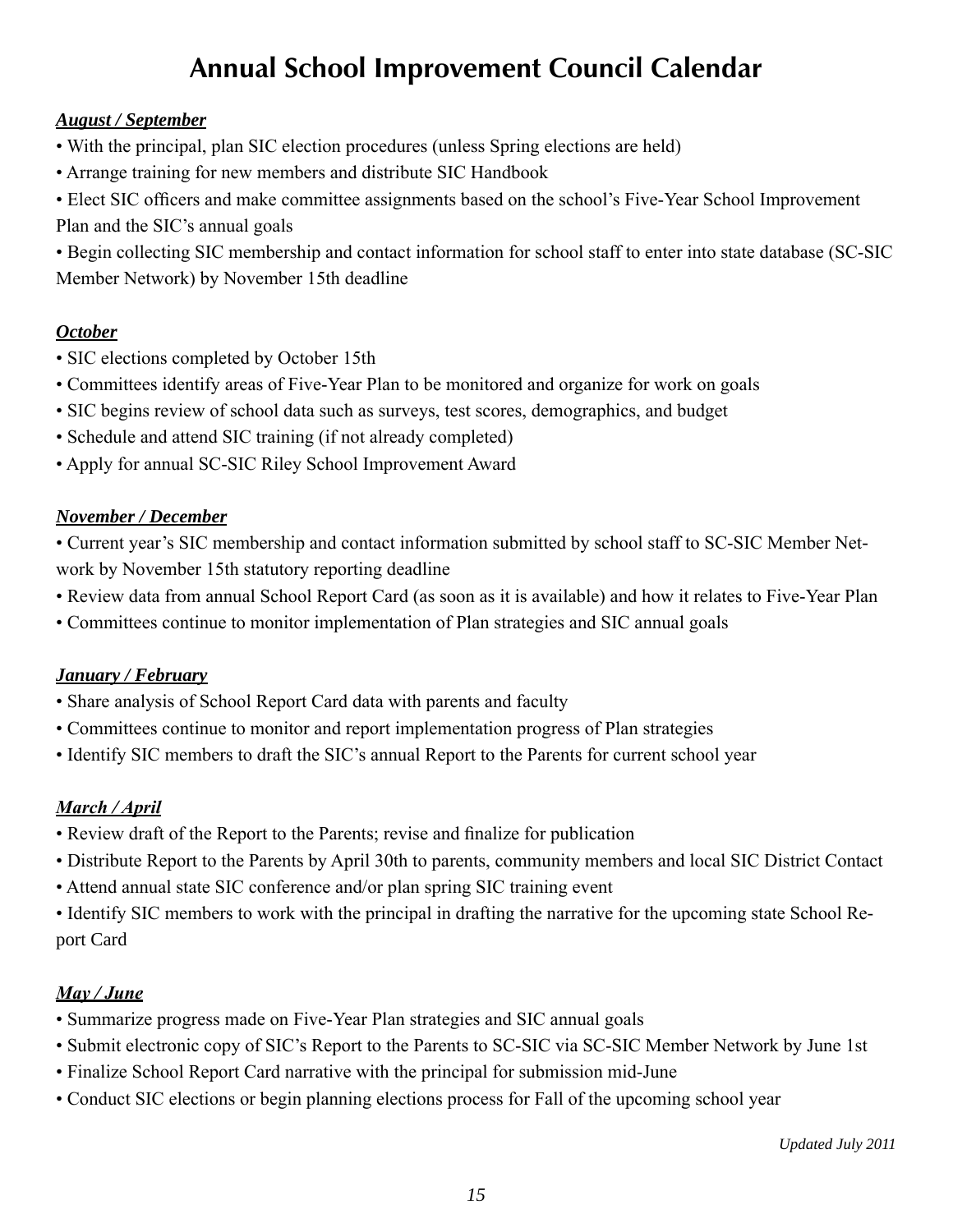### *\* NOTES \**